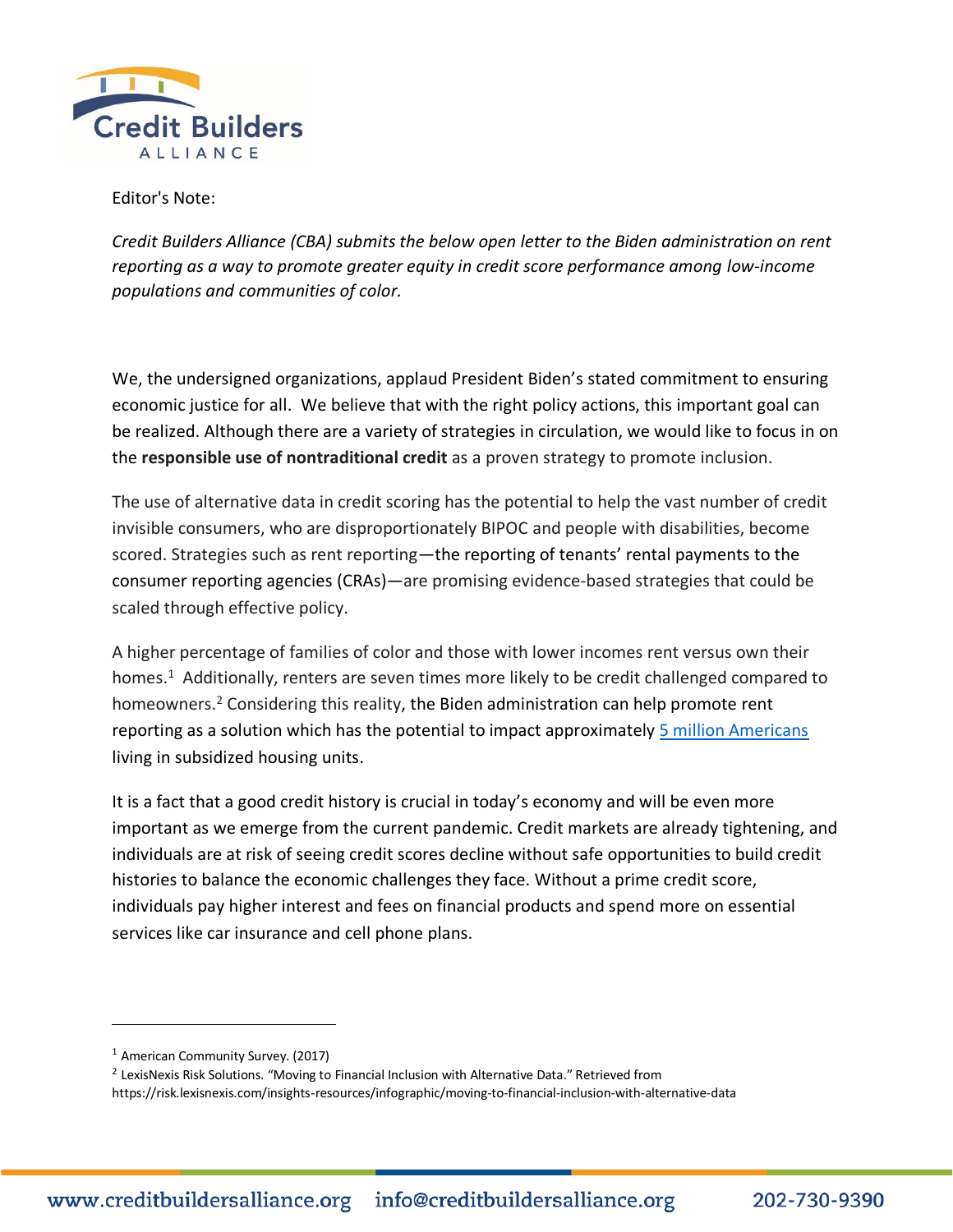

This creates sustained expense inequality, the flip side of income inequality, and compounds financial hardship, making it even more difficult for lower-income households to get and stay ahead. This is especially problematic for people with disabilities and communities of color and contributes to a persistent and growing wealth divide.

Reporting rental payments to the CRAs offers many an opportunity to build credit as a financial asset without taking on additional debt. Just as homeowners build credit through mortgage payments, renters should have the opportunity to get credit for paying rent.

Pilots and practice have shown that rent reporting can have a positive impact on residents living in subsidized housing, including CBA's 2012[-2015 pilot](https://creditbuildersalliance.org/wp-content/uploads/2019/06/CBA-Power-of-Rent-Reporting-Pilot-White-Paper.pdf) that helped eight affordable housing providers implement rent reporting across the country. Out of 400 residents surveyed, 97 percent expressed interest in building credit through rent reporting. Of the 987 low-income renters whose rents were then reported, 79 percent saw their VantageScore increase by an average of 23 points, and 15 percent moved into a better credit score risk tier. Every renter who started the pilot as credit invisible became scorable during the program.

A 2019 HUD Report by PERC found that up to 49% of tenants in a sample from three Public Housing Authorities (Cook County, Seattle, and Louisville) were unscorable.<sup>3</sup> Overall, about 15% of the sample shifted from subprime or unscorable to nearprime or better when their rental payment data was added to their credit file data and included in the credit scores (FICO and VantageScore).

Rent reporting is a win-win:

- **EXECT Residents** gain the opportunity to build credit without assuming additional debt through the establishment of a new active trade line on their traditional consumer report.
- **EXERENDIAT SERVICE Providers** gain access to a credit building "product" around which they can wrap coaching and education to provide residents with a means to measurably improve their credit profile and ultimately other financial outcomes.
- **Property Managers** gain a tool to offer a positive incentive for increasing on-time rent payments and a competitive advantage in recruiting new residents.

<sup>&</sup>lt;sup>3</sup> Turner, Michael and Walker, Patrick, Potential Impacts of Credit Reporting Public Housing Rental Payment Data (October 2019). Available a[t https://www.huduser.gov/portal/publications/Potential-Impacts-of-Credit-Reporting.html](https://www.huduser.gov/portal/publications/Potential-Impacts-of-Credit-Reporting.html)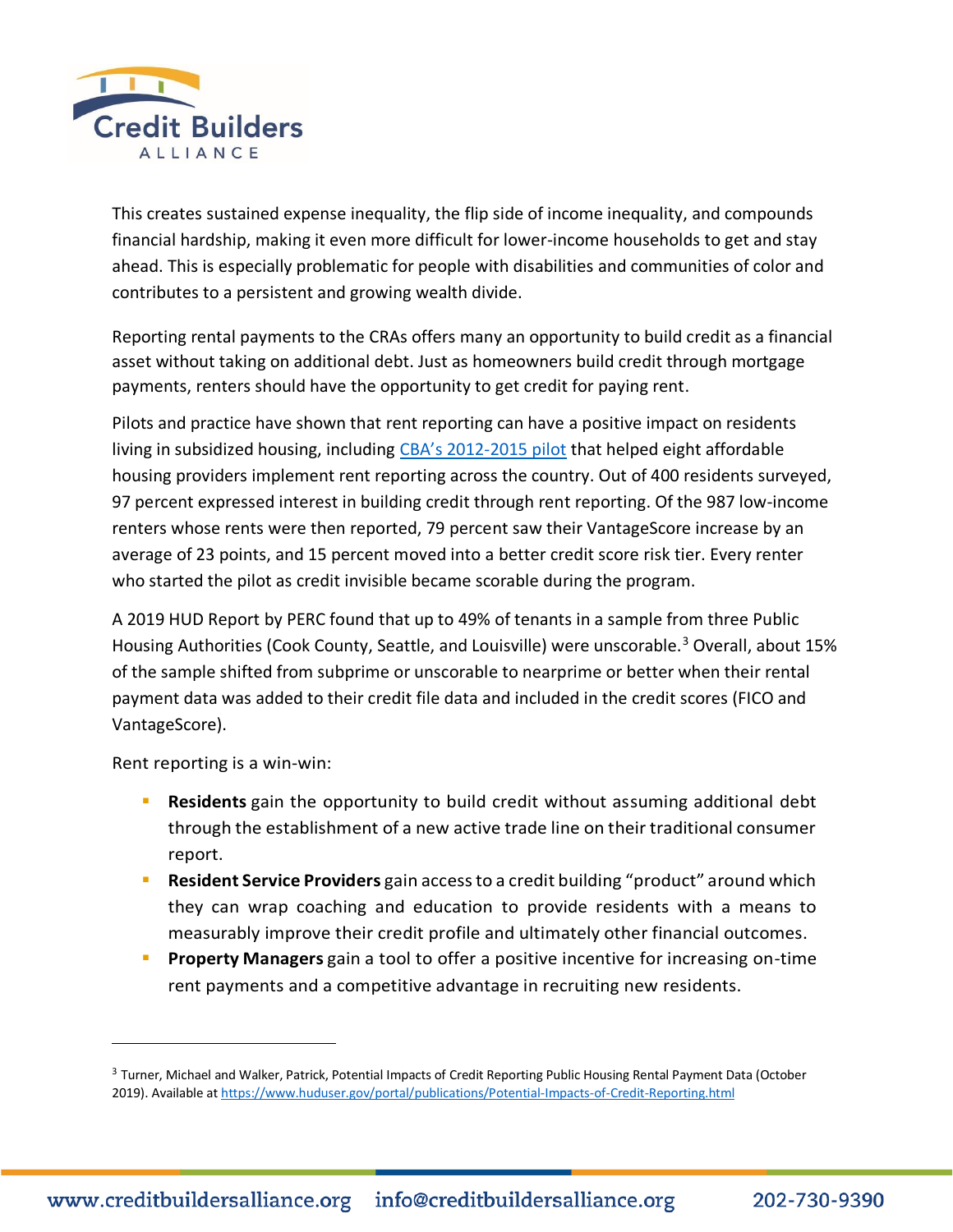

## RECOMMENDATIONS FOR A CONCERTED NATIONAL EFFORT TO SCALE RENT REPORTING

We can begin to eliminate the wealth gap that has perpetuated limited incomes, low wealth, and no or poor credit scores. Although there is no single strategy, opening doors to credit building opportunities can make a difference. Rent reporting is a proven credit building strategy that spurs economic mobility for low-income renters.

We recommend the following actions to effectuate this solution:

- 1. *Encourage rent reporting in HUD rental assistance and technical assistance programs.* The U.S. Department of Housing and Urban Development should analyze its rental assistance programs to see which can be utilized for tenant rent reporting. After this review is complete, HUD should encourage public housing authorities and private owners to provide rent reporting and support this activity through the Community Compass Technical Assistance program. Including rent reporting as a technical assistance focus in the Community Compass program would allow HUD contracted organizations, who are experts in rent reporting, to provide this specialized assistance.
- 2. *Remove the opt-in requirement.* HUD should revisit their policy which requires tenants to sign an opt-in form before they can have their rent payment reported to the CRAs. This requirement is premised on the Federal Privacy Act. However, some activities are exempt from the Privacy Act's protections against disclosure, such as reporting rental accounts in collections to the credit reporting agencies. This opt-in requirement has resulted in low participation at properties which receive HUD funding. To preserve the intent of the Privacy Act while furthering rent reporting, HUD should remove the opt-in requirement and give housing providers the discretion, as long as they provide ongoing communications to ensure that tenants are informed, of using an opt-out strategy.
- 3. *Promote rent reporting as an allowable use of Family Self-Sufficiency (FSS) program funds*. HUD should encourage the Family Self-Sufficiency program recipients to cover expenses related to rent reporting. This may include buying new software if the grantee wants to become a direct data provider to the CRAs; contracting with a third-party payment provider to manage the credit reporting; and conducting an education campaign on credit building as a part of their financial education and tenant outreach strategy. These rent reporting tools are operational costs of the program and HUD should ensure that Public Housing Authorities (PHA) have sufficient funding. To accomplish this, the FSS program should add administrative dollars to the program, in addition to salaries and fringe benefits.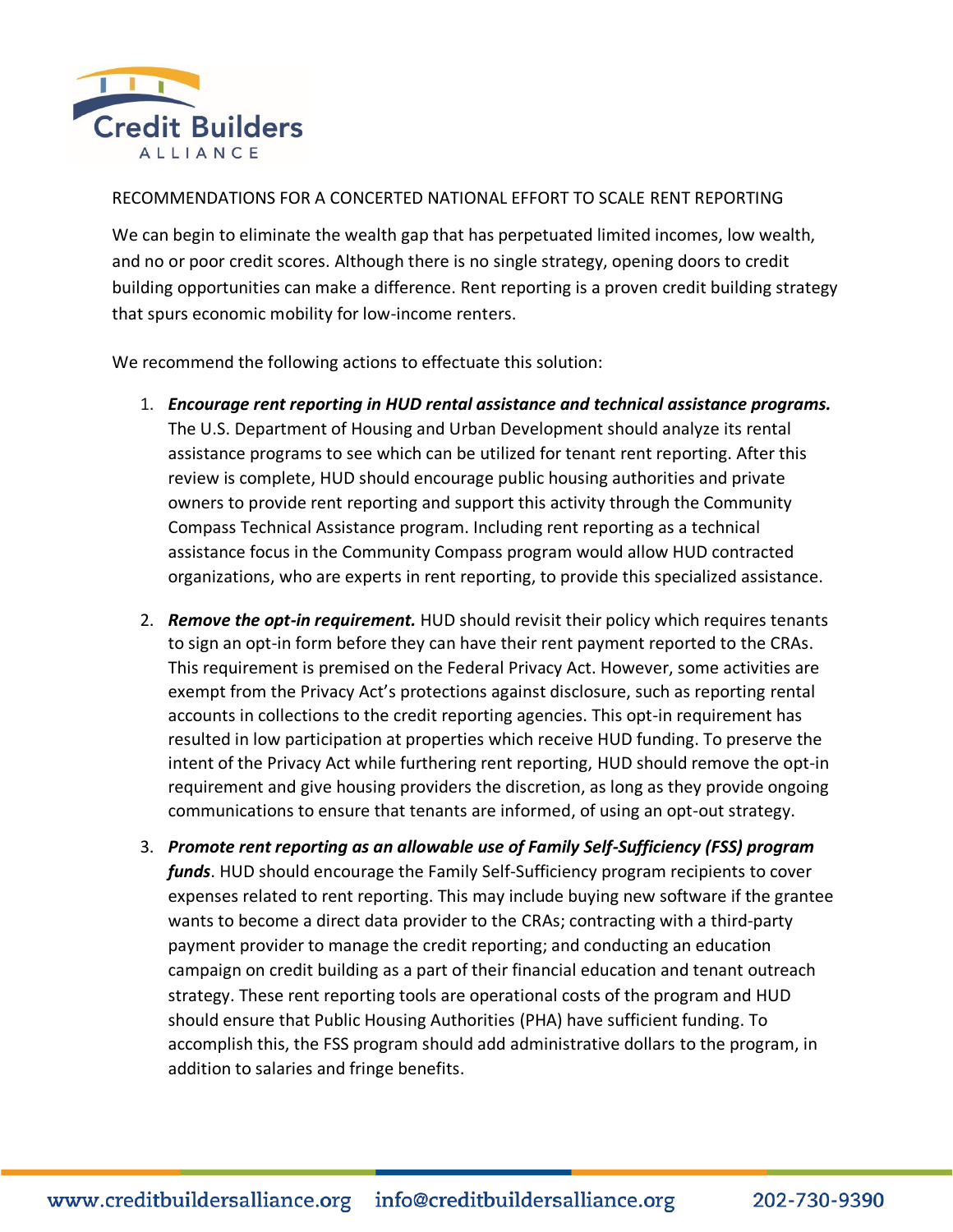

We, the undersigned organizations whose missions include helping underserved consumers and small businesses achieve economic prosperity, in addition to the CRAs who make credit reporting possible urge you to task HUD with implementing measures to support rent reporting among affordable housing providers who receive HUD funding.

We believe that enabling their tenants to have their rent payments reported to consumer reporting agencies offers a high impact, simple, and scalable solution to helping Americans, who need it most, build credit where credit is due.

Accompany Capital African Development Center Amos House Ariva, Inc Baltimore Regional Housing Partnership Blue Mountain Action Council BOC Capital Corp. Branches Brightpoint Britepaths CAMEO Capital Area Asset Builders (CAAB) Capital Good Fund CAPIUSA CASA of Oregon Catalyst Miami CCCS of Buffalo Chinese Community Center, Houston Cincinnati Works Citizen Potawatomi Community Development Corporation CommonBond Communities Community Credit Lab Community Loan Fund of the Capital Region, Inc. Compass Working Capital Credit Builders Alliance Equifax Esusu Financial Experian Family Pathfinders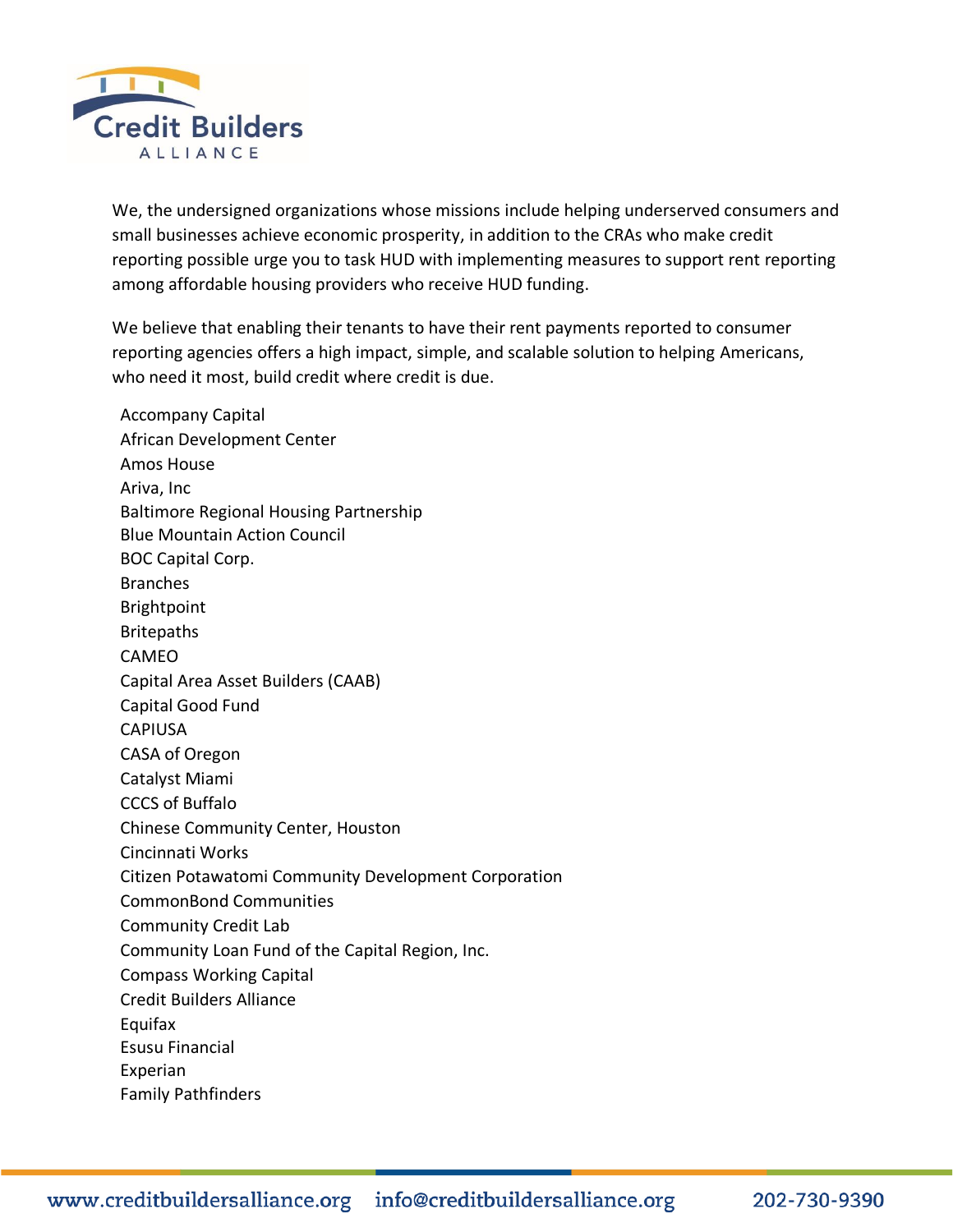

Financial Services Innovation Coalition Foundation Communities Greater Atlanta Builds Credit Habitat for Humanity Buffalo HFLA of Northeast Ohio Hispanic Interest Coalition of Alabama Homes Are Possible, Inc. Housing Options & Planning Enterprises, Inc. IBA-Inquilinos Boricuas en Accion Instituto del Progreso Latino Irving Cares Jackson County Civic Action Committee, Inc. Job Opportunities Task Force Legal Advocates For Consumers In Debt LifeWise StL (formerly Kingdom House) LiftFund Lighthouse MI Local Initiatives Support Corporation (LISC) Louisville Metro Government Love Columbia Mainestream Finance Mercy Housing Lakefront Metrocrest Services Metropolitan Consortium of Community Developers Metropolitan Family Service Mobility Capital Finance National Association for Latino Community Asset Builders National Disability Finance Coalition Neighborhood Allies Neighborhood Progress Fund Neighborhood Resource Center Neighborhood Trust Financial Partners New Jersey Citizen Action Education fund Northwest Access Fund NYS CDFI Coalition On The Road Lending One Roof Community Housing Opportunity Finance Network